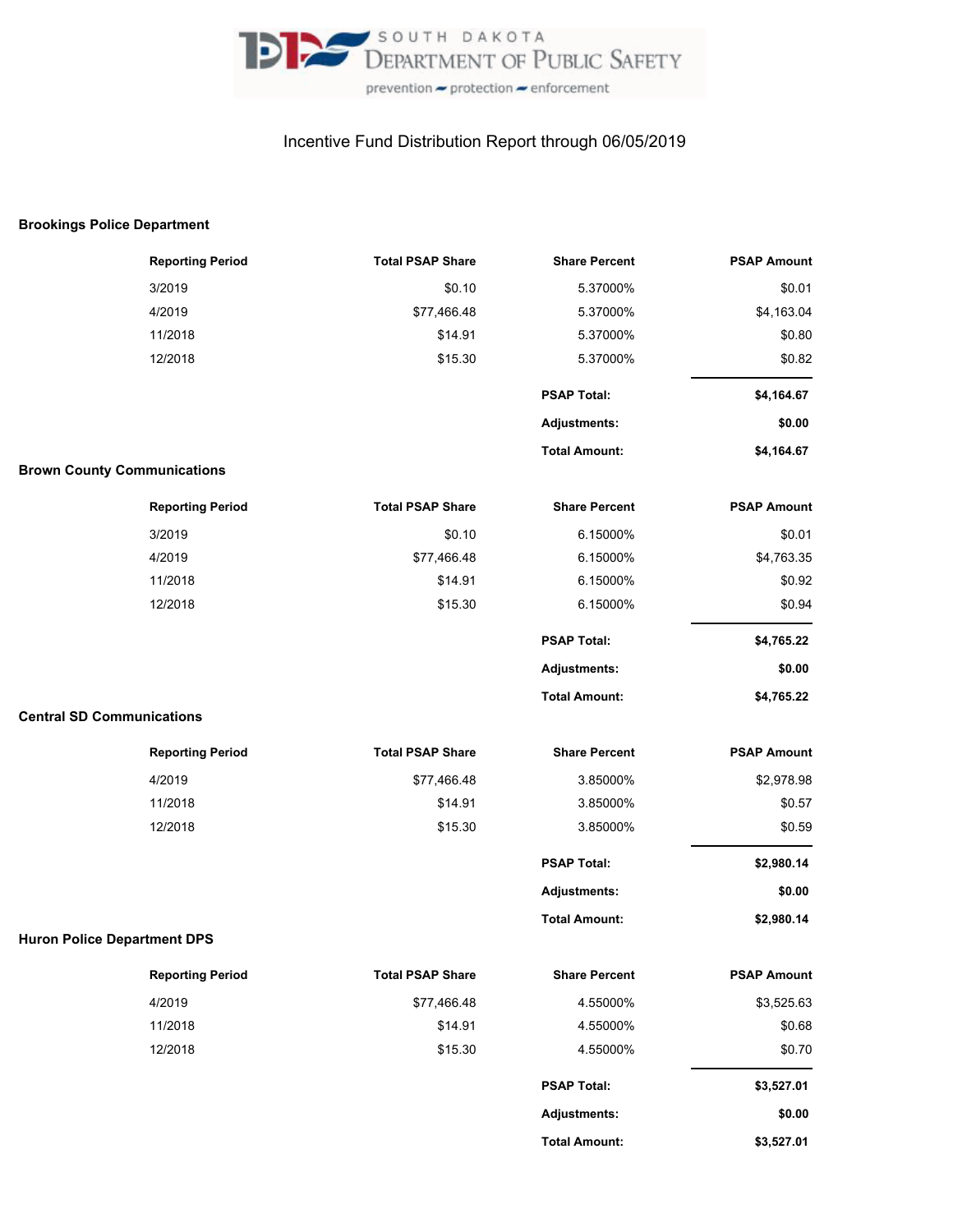## **Lincoln County Communications**

| <b>Reporting Period</b>                  | <b>Total PSAP Share</b> | <b>Share Percent</b> | <b>PSAP Amount</b> |
|------------------------------------------|-------------------------|----------------------|--------------------|
| 3/2019                                   | \$0.10                  | 5.71000%             | \$0.01             |
| 4/2019                                   | \$77,466.48             | 5.71000%             | \$4,421.81         |
| 11/2018                                  | \$14.91                 | 5.71000%             | \$0.85             |
| 12/2018                                  | \$15.30                 | 5.71000%             | \$0.87             |
|                                          |                         | <b>PSAP Total:</b>   | \$4,423.54         |
|                                          |                         | <b>Adjustments:</b>  | \$0.00             |
|                                          |                         | <b>Total Amount:</b> | \$4,423.54         |
| <b>Metro Communications Agency (911)</b> |                         |                      |                    |
| <b>Reporting Period</b>                  | <b>Total PSAP Share</b> | <b>Share Percent</b> | <b>PSAP Amount</b> |
| 3/2019                                   | \$0.10                  | 33.33000%            | \$0.03             |
| 4/2019                                   | \$77,466.48             | 33.33000%            | \$25,821.83        |
| 11/2018                                  | \$14.91                 | 33.33000%            | \$4.97             |
| 12/2018                                  | \$15.30                 | 33.33000%            | \$5.10             |
|                                          |                         | <b>PSAP Total:</b>   | \$25,831.93        |
|                                          |                         | <b>Adjustments:</b>  | \$0.00             |
|                                          |                         | <b>Total Amount:</b> | \$25,831.93        |
| <b>Mitchell Police Department</b>        |                         |                      |                    |
| <b>Reporting Period</b>                  | <b>Total PSAP Share</b> | <b>Share Percent</b> | <b>PSAP Amount</b> |
| 3/2019                                   | \$0.10                  | 7.00000%             | \$0.01             |
| 4/2019                                   | \$77,466.48             | 7.00000%             | \$5,423.11         |
| 11/2018                                  | \$14.91                 | 7.00000%             | \$1.04             |
| 12/2018                                  | \$15.30                 | 7.00000%             | \$1.07             |
|                                          |                         | <b>PSAP Total:</b>   | \$5,425.23         |
|                                          |                         | Adjustments:         | \$0.00             |
|                                          |                         | <b>Total Amount:</b> | \$5,425.23         |
| North Central Regional E911 Center       |                         |                      |                    |
| <b>Reporting Period</b>                  | <b>Total PSAP Share</b> | <b>Share Percent</b> | <b>PSAP Amount</b> |
| 4/2019                                   | \$77,466.48             | 3.81000%             | \$2,954.54         |
| 11/2018                                  | \$14.91                 | 3.81000%             | \$0.57             |
| 12/2018                                  | \$15.30                 | 3.81000%             | \$0.58             |
|                                          |                         | <b>PSAP Total:</b>   | \$2,955.69         |
|                                          |                         | <b>Adjustments:</b>  | \$0.00             |
|                                          |                         | <b>Total Amount:</b> | \$2,955.69         |
| <b>Pennington County ESCC</b>            |                         |                      |                    |
| <b>Reporting Period</b>                  | <b>Total PSAP Share</b> | <b>Share Percent</b> | <b>PSAP Amount</b> |
| 3/2019                                   | \$0.10                  | 18.25000%            | \$0.02             |
| 4/2019                                   | \$77,466.48             | 18.25000%            | \$14,141.22        |

11/2018 \$14.91 18.25000% \$2.73